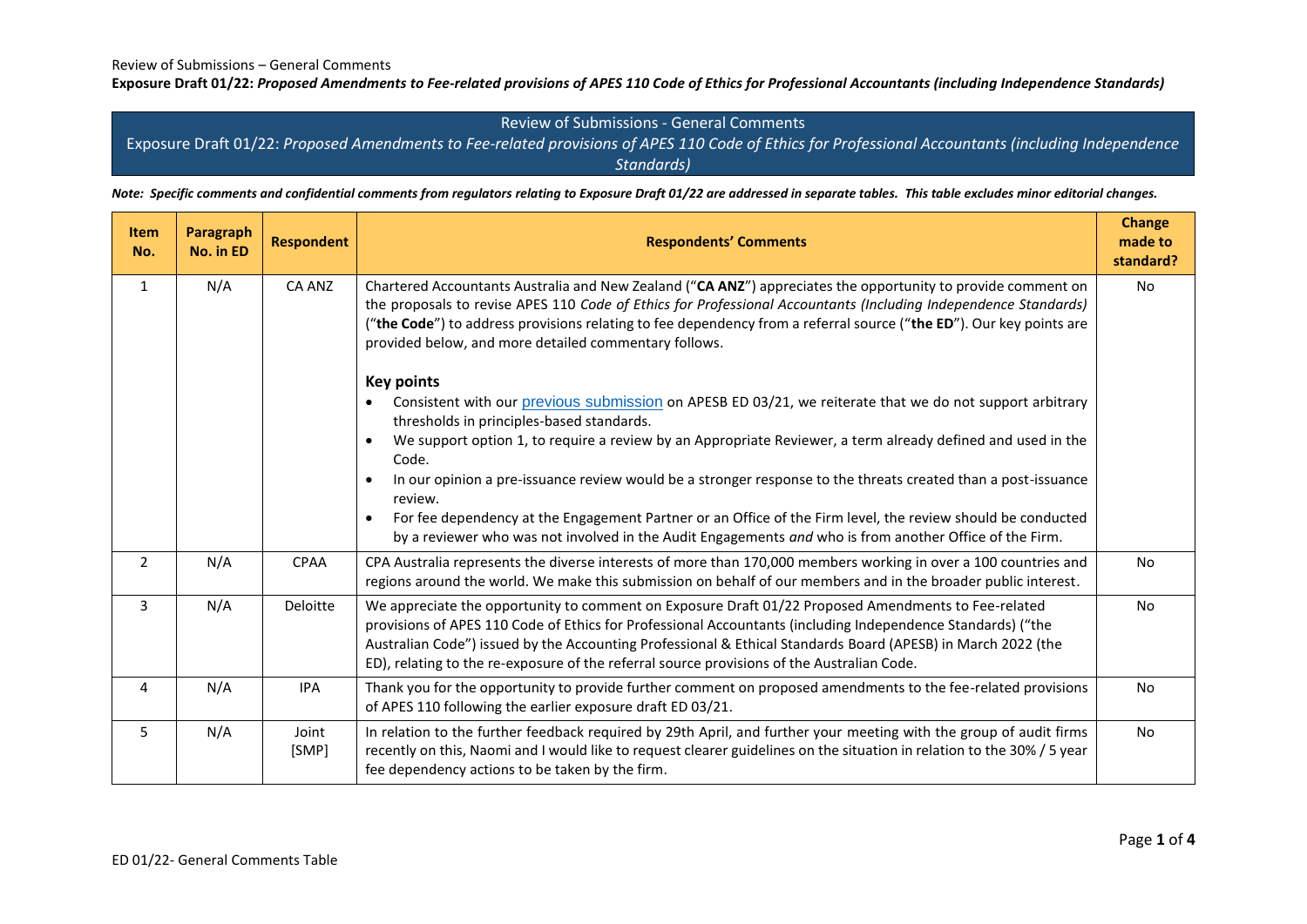#### Review of Submissions – General Comments

### **Exposure Draft 01/22:** *Proposed Amendments to Fee-related provisions of APES 110 Code of Ethics for Professional Accountants (including Independence Standards)*

| Item<br>No.    | Paragraph<br>No. in ED | <b>Respondent</b>     | <b>Respondents' Comments</b>                                                                                                                                                                                                                                                                                                                                                                                                                                                                                                           | <b>Change</b><br>made to<br>standard? |
|----------------|------------------------|-----------------------|----------------------------------------------------------------------------------------------------------------------------------------------------------------------------------------------------------------------------------------------------------------------------------------------------------------------------------------------------------------------------------------------------------------------------------------------------------------------------------------------------------------------------------------|---------------------------------------|
| 6              | N/A                    | <b>SMSF</b><br>Assoc. | The SMSF Association welcomes the opportunity to provide this submission in response to the APES Board's revised<br>exposure draft 01/22 regarding auditor independence and fee dependency on a referral source. We also thank the<br>APES Board for their engagement and considered approach following the original ED 03/21 consultation.                                                                                                                                                                                            | No.                                   |
| $\overline{7}$ | N/A                    | CPAA                  | CPA Australia responded to the APESB's initial consultation on this topic in August 2021. In that submission we<br>noted that we were generally supportive of the proposed revisions but highlighted several matters for further<br>consideration by the APESB, including with respect to the matter of fee dependency on a referral source.<br>We are pleased to note the APESB's subsequent changes to the proposed revisions.                                                                                                       | No                                    |
| 8              | N/A                    | Deloitte              | Deloitte is supportive of the adoption in Australia by the APESB of the International Code of Ethics for Professional<br>Accountants (including International Independence Standards). While we are not aware of evidence supporting the<br>development of a specific Australian threshold with respect to "Fee Dependency from a Referral Source" we accept,<br>as noted in the prior ED, that APESB has considered and accepted a request from the regulators to create such a<br>threshold in AUST 410.14.2 in the Australian Code. | <b>No</b>                             |
| 9              | N/A                    | <b>CA ANZ</b>         | The Appendix provides more information about CA ANZ. Should you have any questions about the matters raised<br>in this submission or wish to discuss them further, please contact Josephine Haste CA,<br>josephine.haste@charteredaccountantsanz.com.                                                                                                                                                                                                                                                                                  | No                                    |
| 10             | N/A                    | <b>CPAA</b>           | If you have any queries about this submission, please don't hesitate to contact Ms. Melissa Read, Senior Manager,<br>Professional Standards, Professional Standards and Business Support on melissa.read@cpaaustralia.com.au or +613<br>9606 9606 or me on gary.pflugrath@cpaaustralia.com.au or +613 9606 9941.                                                                                                                                                                                                                       | <b>No</b>                             |
| 11             | N/A                    | Deloitte              | We would be pleased to discuss our comments with you. If you wish to do so, please feel free to contact me at<br>(02) 9322 5258.                                                                                                                                                                                                                                                                                                                                                                                                       | <b>No</b>                             |
| 12             | N/A                    | <b>IPA</b>            | If you have any queries with respect to our comments or require further information, please don't hesitate to<br>contact me at vicki.stylianou@publicaccountants.org.au or on mobile 0419 942 733.                                                                                                                                                                                                                                                                                                                                     | <b>No</b>                             |
| 13             | N/A                    | SMSF<br>Assoc.        | If you have any questions about our submission, please do not hesitate to contact us, and we thank you again for<br>the opportunity to provide this submission.                                                                                                                                                                                                                                                                                                                                                                        | <b>No</b>                             |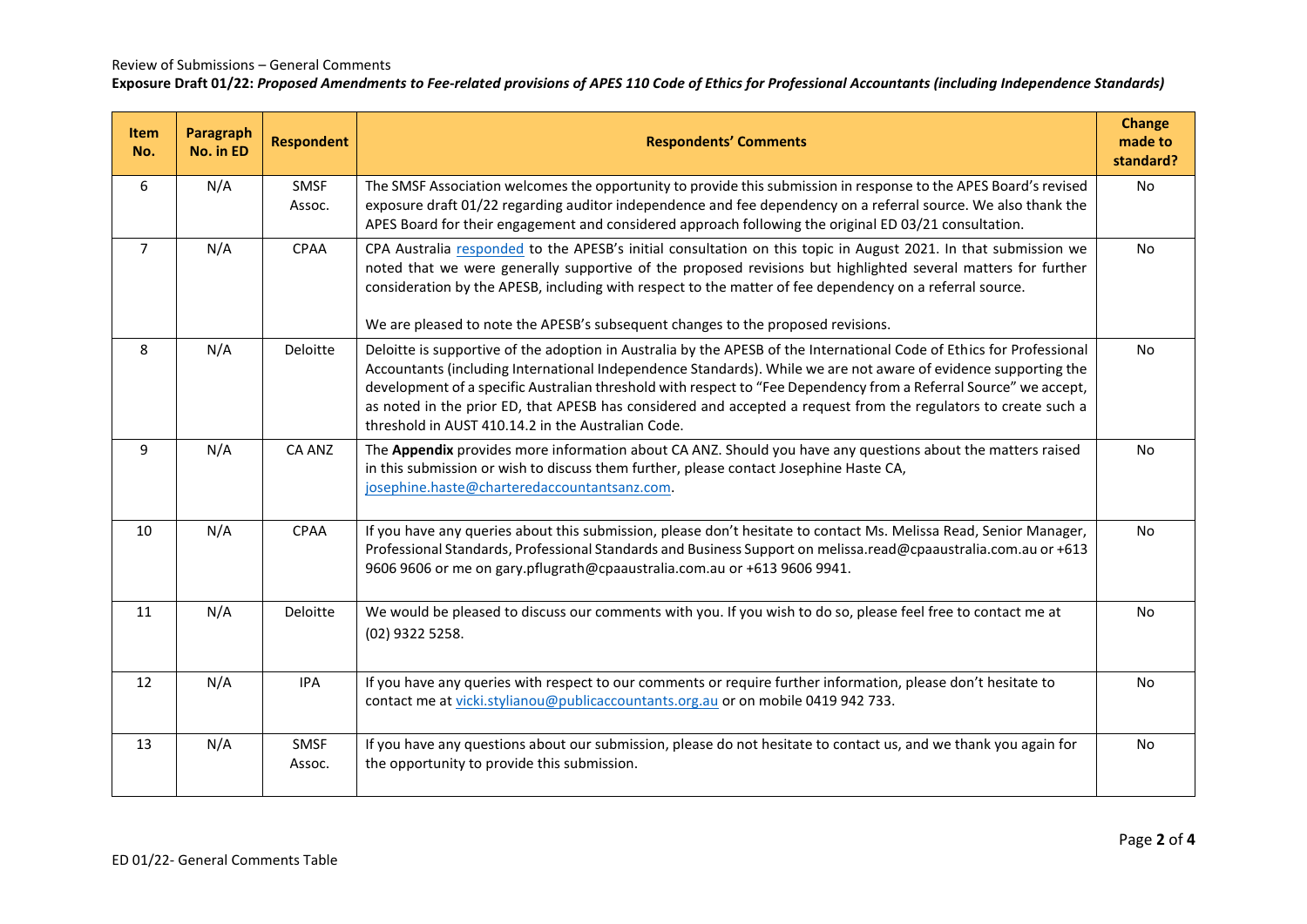### Review of Submissions – General Comments

# **Exposure Draft 01/22:** *Proposed Amendments to Fee-related provisions of APES 110 Code of Ethics for Professional Accountants (including Independence Standards)*

| <b>Item</b><br>No. | Paragraph<br>No. in ED | <b>Respondent</b> | <b>Respondents' Comments</b>                                                                                                                                                                                                                                                                                                                                                                                                                                                                                                                                                                                                 | <b>Change</b><br>made to<br>standard? |
|--------------------|------------------------|-------------------|------------------------------------------------------------------------------------------------------------------------------------------------------------------------------------------------------------------------------------------------------------------------------------------------------------------------------------------------------------------------------------------------------------------------------------------------------------------------------------------------------------------------------------------------------------------------------------------------------------------------------|---------------------------------------|
| 14                 | N/A                    | CA ANZ            | Appendix                                                                                                                                                                                                                                                                                                                                                                                                                                                                                                                                                                                                                     | <b>No</b>                             |
|                    |                        |                   | About Chartered Accountants Australia and New Zealand                                                                                                                                                                                                                                                                                                                                                                                                                                                                                                                                                                        |                                       |
|                    |                        |                   | Chartered Accountants Australia and New Zealand (CA ANZ) represents 131,673 financial professionals, supporting<br>them to make a difference to the businesses, organisations and communities in which they work and live. Chartered<br>Accountants are known as Difference Makers. The depth and breadth of their expertise helps them to see the big<br>picture and chart the best course of action.                                                                                                                                                                                                                       |                                       |
|                    |                        |                   | CA ANZ promotes the Chartered Accountant (CA) designation and high ethical standards, delivers world-class<br>services and life-long education to members and advocates for the public good. We protect the reputation of the<br>designation by ensuring members continue to comply with a code of ethics, backed by a robust discipline process.<br>We also monitor Chartered Accountants who offer services directly to the public.                                                                                                                                                                                        |                                       |
|                    |                        |                   | Our flagship CA Program, the pathway to becoming a Chartered Accountant, combines rigorous education with<br>mentored practical experience. Ongoing professional development helps members shape business decisions and<br>remain relevant in a changing world.                                                                                                                                                                                                                                                                                                                                                              |                                       |
|                    |                        |                   | We actively engage with governments, regulators and standard-setters on behalf of members and the profession<br>to advocate boldly in the public good. Our thought leadership promotes prosperity in Australia and New Zealand.                                                                                                                                                                                                                                                                                                                                                                                              |                                       |
|                    |                        |                   | Our support of the profession extends to affiliations with international accounting organisations.                                                                                                                                                                                                                                                                                                                                                                                                                                                                                                                           |                                       |
|                    |                        |                   | We are a member of the International Federation of Accountants and are connected globally through Chartered<br>Accountants Worldwide and the Global Accounting Alliance. Chartered Accountants Worldwide brings together<br>members of 15 chartered accounting institutes to create a community of more than 1.8 million Chartered<br>Accountants and students in more than 190 countries. CA ANZ is a founding member of the Global Accounting<br>Alliance which is made up of 10 leading accounting bodies that together promote quality services, share information<br>and collaborate on important international issues. |                                       |
|                    |                        |                   | We have a strategic alliance with the Association of Chartered Certified Accountants. The alliance represents more<br>than 870,000 current and next generation accounting professionals across 179 countries and is one of the largest<br>accounting alliances in the world providing the full range of accounting qualifications.                                                                                                                                                                                                                                                                                           |                                       |